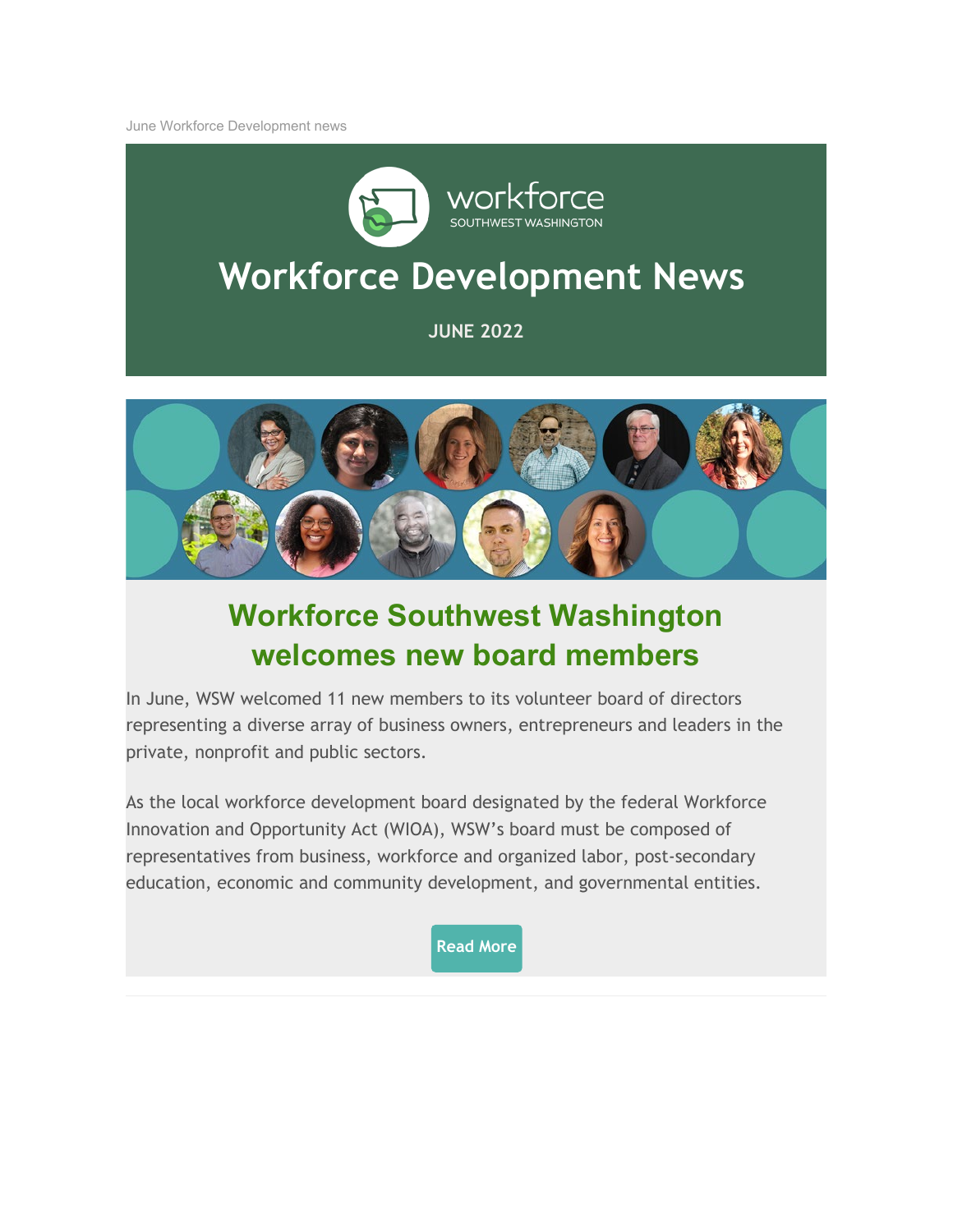

## **Celebrating 20 years of workforce development in Southwest Washington**

Founded in June 2002 as the Southwest Washington Workforce Development Council (SWWDC), Workforce Southwest Washington (WSW) has made significant impact on the region. Since its founding, WSW has invested more than \$120 million to support business growth through recruitment, training and retention of workers and in training and employment services for adults and youth in Clark, Cowlitz and Wahkiakum counties.

During its 20 years, WSW has seen significant changes. The nonprofit workforce development board rebranded and changed names, and its investments have piloted programs to help families get out of poverty, brought career services and trainings to job seekers and workers wanting to advance in their careers, and prepared youth for the workforce. It has centered equity, diversity and inclusion in its policies and practices and its board of directors has become more diverse to reflect the Southwest Washington community more closely. Innovation during the COVID-19 pandemic has led to new programs and the growth of virtual services across the three-county area and outreach and location-based services have made the workforce system more accessible.

> **[Read More and Explore the](https://workforcesouthwestwashington.cmail19.com/t/r-i-tythluhd-l-i/) Timeline**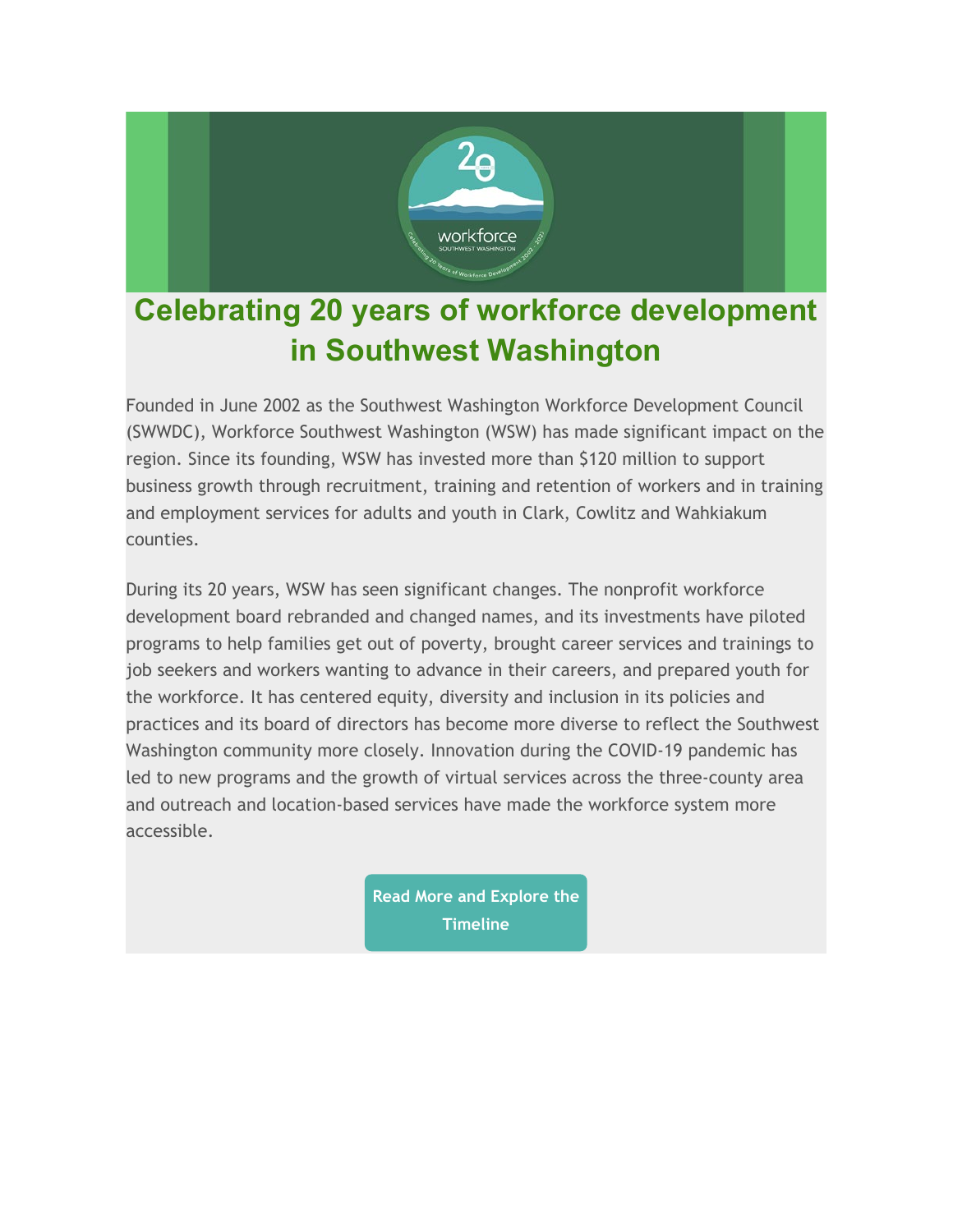

## **Grants available for employee training leading to quality jobs and workforce equity** *CLOSES JUNE 30, 2022*

People are your organizations greatest asset and investing in their training is a powerful demonstration of how much you value them. Today's employees want to work for an organization that will provide opportunities for them to learn, grow and advance.

Workforce Southwest Washington (WSW) has grant funds to reimburse companies for training their existing employees. We are looking for companies that share our dedication to equity.

**[Read More](https://workforcesouthwestwashington.cmail19.com/t/r-i-tythluhd-l-h/)**

## **Quality Jobs Initiative**

*The Quality Jobs initiative is a commitment to designing and developing a regional approach with workers, employers, job seekers, community-based organizations, economic developers and local municipalities to define, support and promote quality jobs.*

As a result of the Quality Jobs Council meetings, the [Columbia-Willamette Workforce](https://workforcesouthwestwashington.cmail19.com/t/r-i-tythluhd-l-k/)  [Partnership \(CWWC\)](https://workforcesouthwestwashington.cmail19.com/t/r-i-tythluhd-l-k/) created the Quality Jobs Framework. The framework was designed jointly with key stakeholders, including businesses, workforce boards, workers and community-based organizations.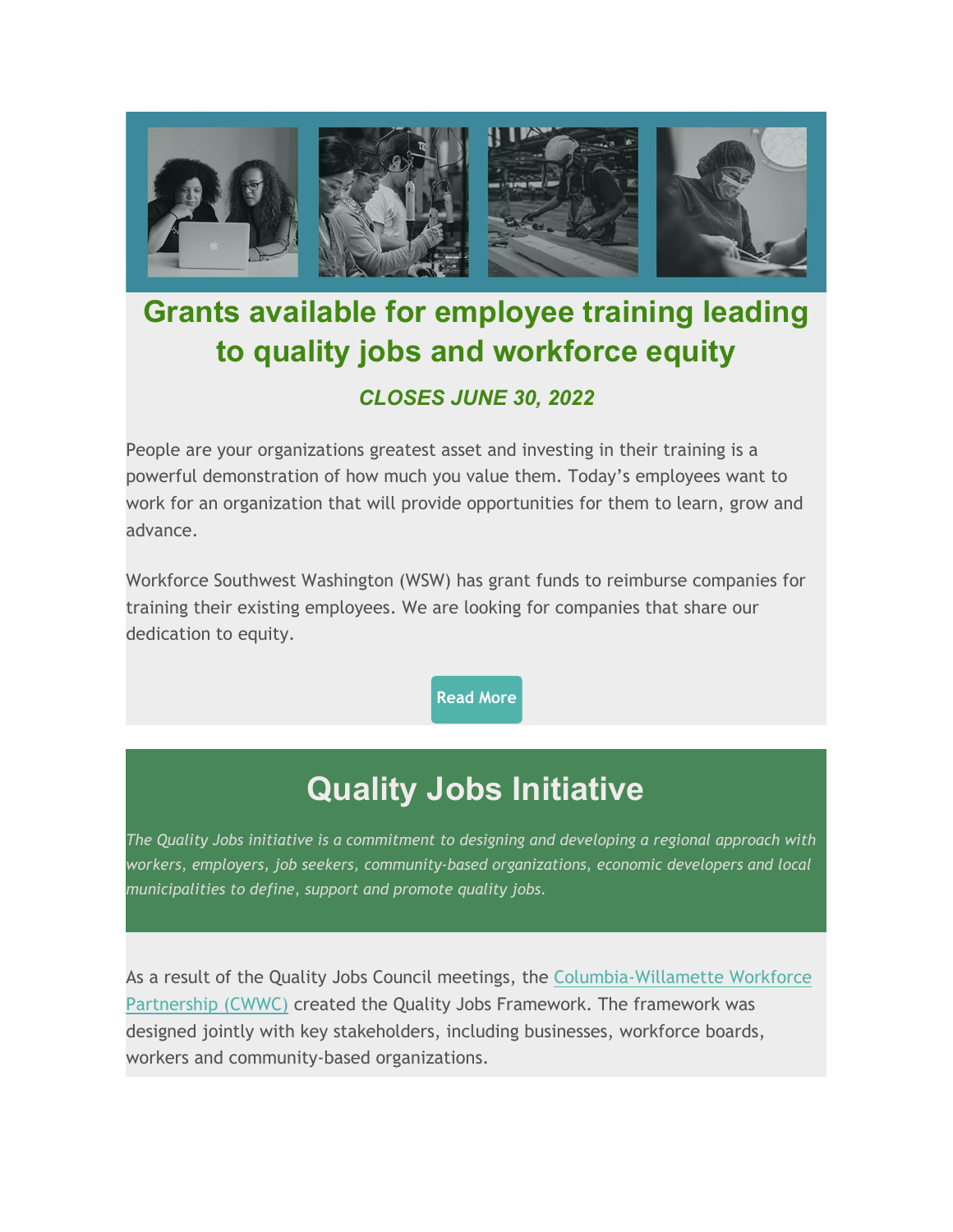During May, Workforce Southwest Washington, Worksystems, Inc. and the Clackamas Workforce Partnership took part in the Quality Jobs Retreat. The retreat focused on exploring the completed Quality Jobs Framework and creating action items to operationalize the framework in the region.

At its June meeting, Workforce Southwest Washington's Board of Directors approved the CWWC Joint Board Resolution, committing to implementing the Quality Jobs Initiative.

For Quality Jobs updates, visit our [Quality Jobs Initiative page.](https://workforcesouthwestwashington.cmail19.com/t/r-i-tythluhd-l-u/)

## **Labor market report shows manufacturing sector is strong**



### ADVANCED MANUFACTURING **LABOR MARKET REPORT**

With nearly 100,000 jobs and a payroll of \$10.1 billion, Advanced Manufacturing accounts for 8% of the greater Southwest Washington-Portland region's private sector employment and 11% of payroll. The region's economy is highly dependent on the manufacturing sector.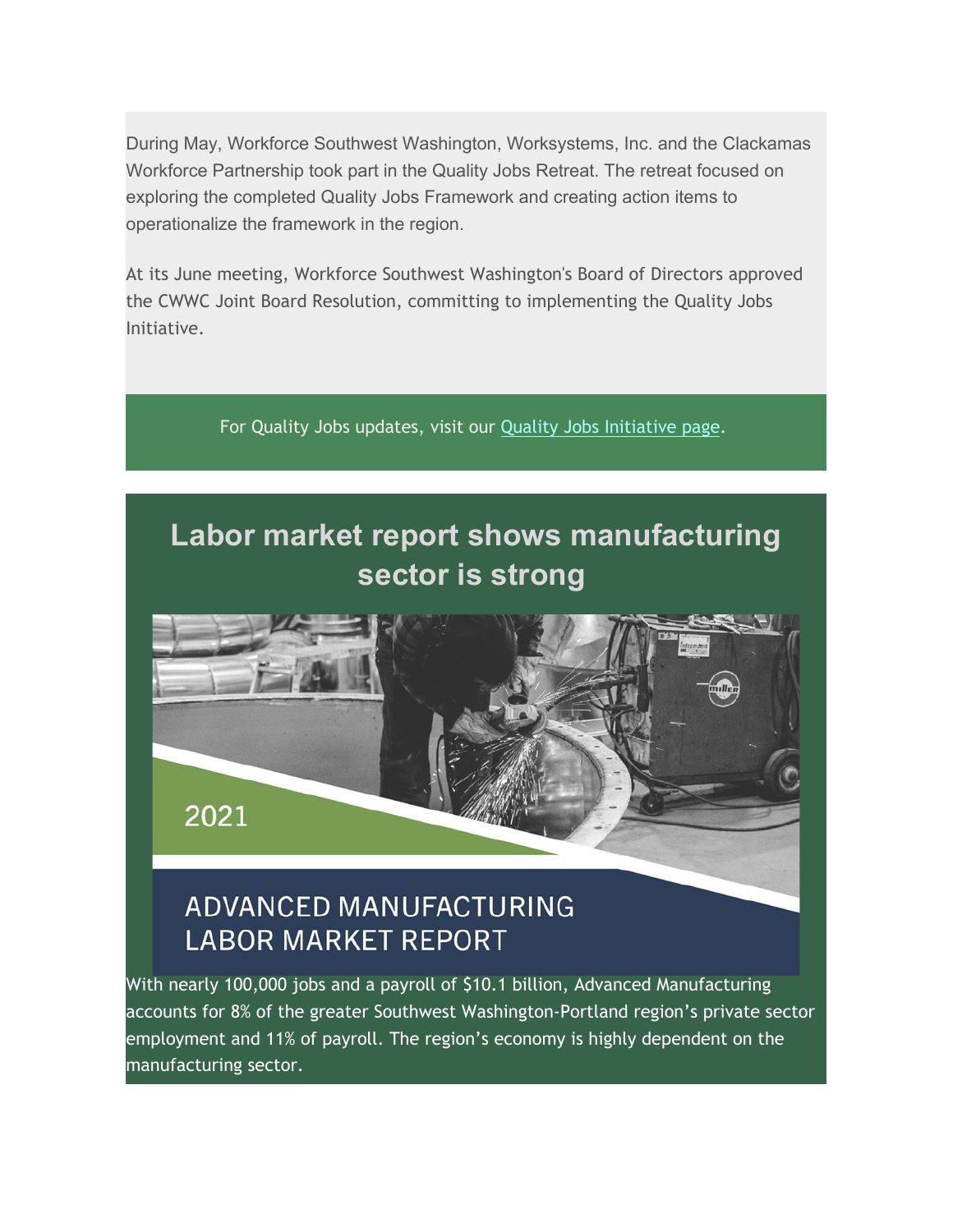[Workforce Southwest Washington](https://workforcesouthwestwashington.cmail19.com/t/r-i-tythluhd-l-b/) and partners in the [Columbia-Willamette Workforce](https://workforcesouthwestwashington.cmail19.com/t/r-i-tythluhd-l-n/)  [Collaborative](https://workforcesouthwestwashington.cmail19.com/t/r-i-tythluhd-l-n/) (CWCC) recently released an updated Advanced Manufacturing Labor [Market Report.](https://workforcesouthwestwashington.cmail19.com/t/r-i-tythluhd-l-p/) First published in 2016, and revised in 2018, COVID delayed the planned 2020 update until recently.



## **Workforce Board data and recommendations to support construction industry's current and future workforce**



With more than 77,000 jobs and a payroll of \$6.8 billion, construction accounts for nearly 7% of the Southwest Washington-Portland metro area's private-sector employment and 7% of payroll. The sector contributed approximately \$7.9 billion to the area's Gross Domestic Product in 2020.

Construction is one of four key industries supported by the local public workforce system and the workforce development board, [Workforce Southwest Washington](https://workforcesouthwestwashington.cmail19.com/t/r-i-tythluhd-l-c/) (WSW), which recently released an updated [Construction Labor Market Report.](https://workforcesouthwestwashington.cmail19.com/t/r-i-tythluhd-l-q/)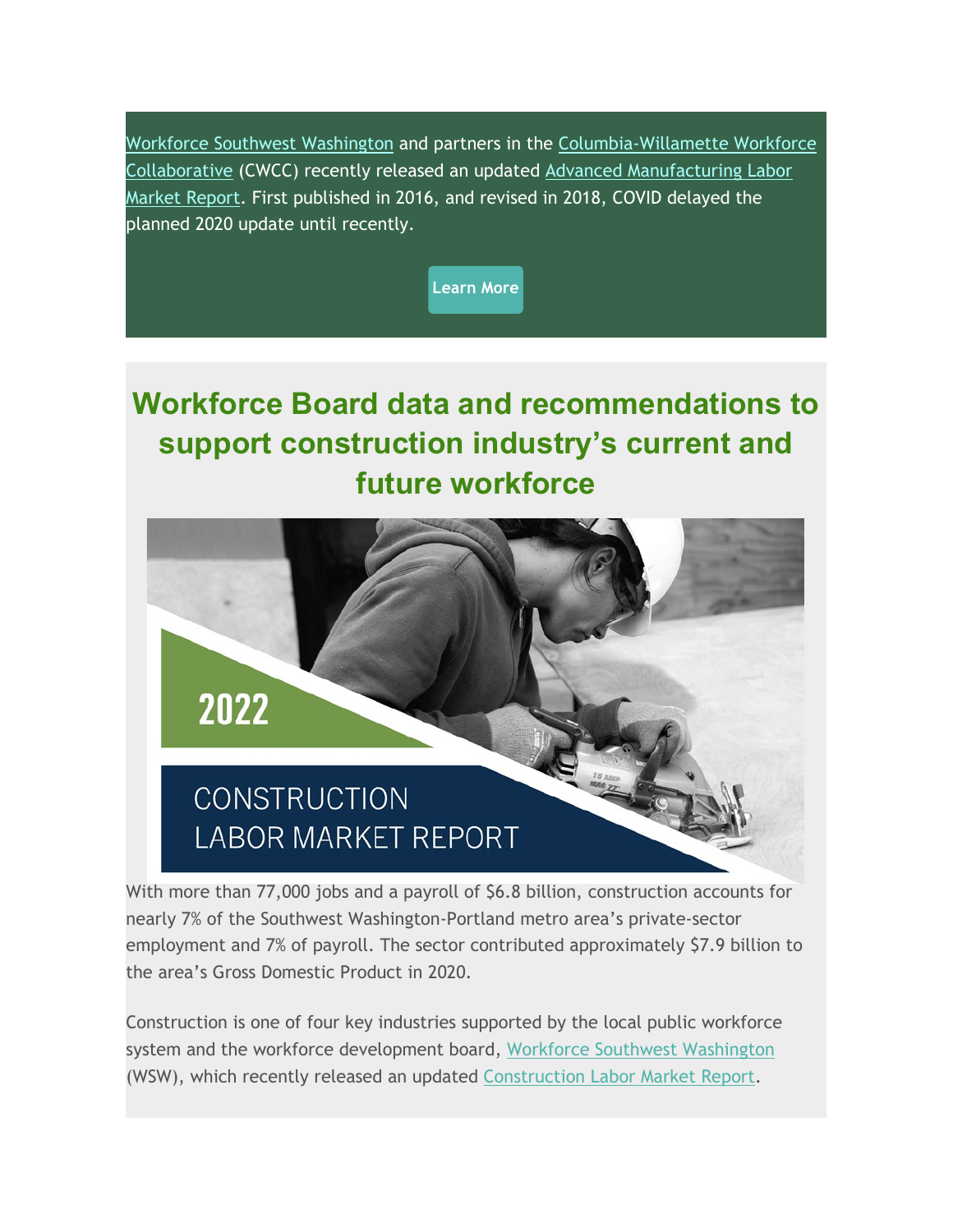#### **[Read More](https://workforcesouthwestwashington.cmail19.com/t/r-i-tythluhd-l-a/)**



## **Supporting LGBTQ+ Employees during Pride Month and beyond**

Pride Month has been celebrated in June since 1970 when the first Pride was hosted in New York, commemorating and celebrating the defiant and groundbreaking Stonewall Riots the year prior. Despite years of Pride parades and protests, workers in Washington State did not gain legal protection from discrimination in employment, housing and public accommodations until 2006. Continued rights for LGBTQ+ individuals to adopt and marry was finally legalized in 2012.

While significant strides have been made to protect their rights, members of the LGBTQ+ community continue to face barriers in the workplace. A 2018 [report by the](https://workforcesouthwestwashington.cmail19.com/t/r-i-tythluhd-l-z/)  [Human Rights Campaign](https://workforcesouthwestwashington.cmail19.com/t/r-i-tythluhd-l-z/) found that 46% of LGBTQ+ employees are closeted at work. The report found that the top reasons employees do not report negative comments about the LGBTQ+ community at work is because they believe that nothing will be done about it and that reporting these comments will damage workplace relationships.

**[Read More](https://workforcesouthwestwashington.cmail19.com/t/r-i-tythluhd-l-v/)**

## **Seeking organizations to operate youth internship program**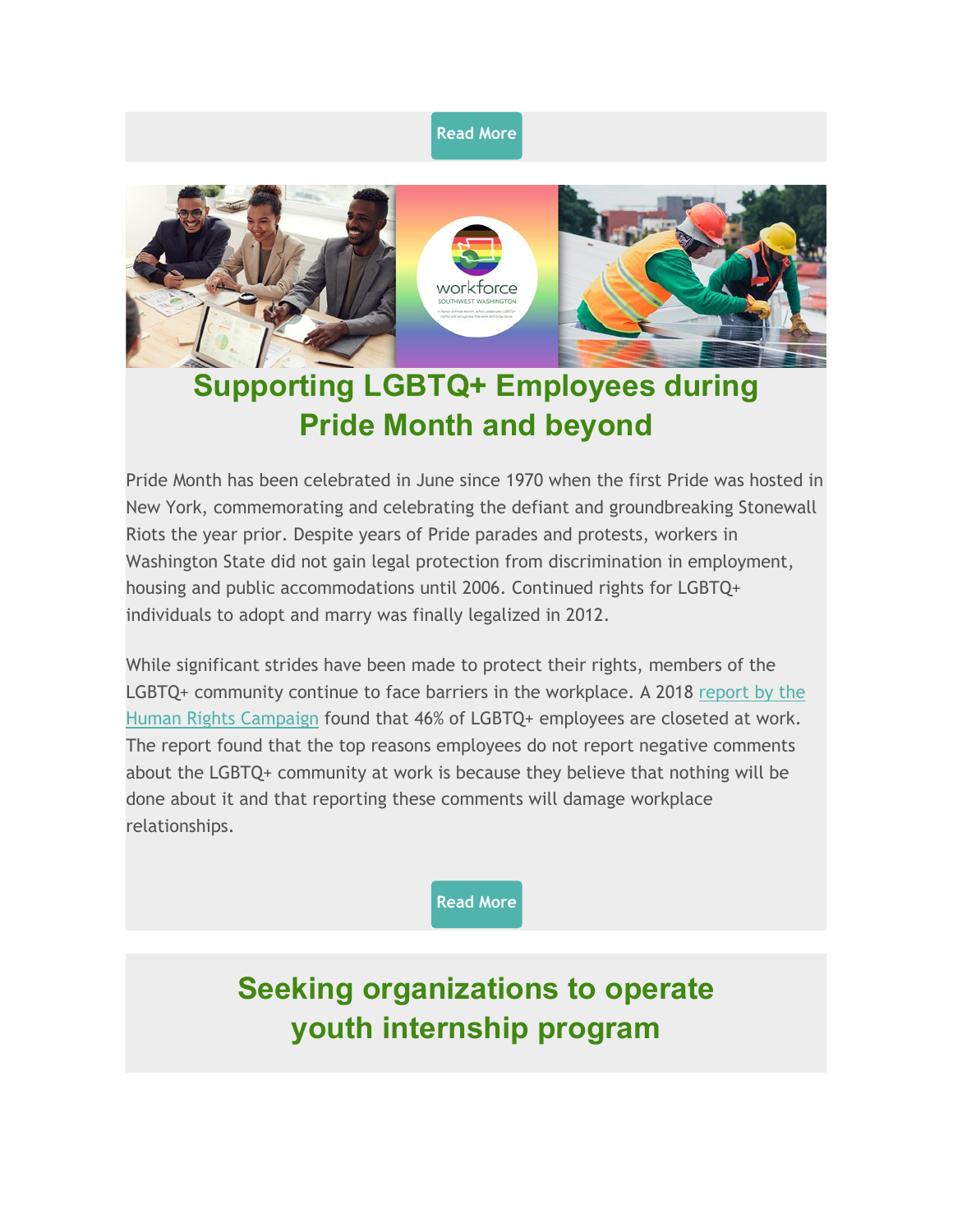

WSW is seeking proposals from qualified entities to facilitate and oversee, steward, and ensure the success of *SummerWorks*, Southwest Washington's largest youth summer internship investment.

Since 2019, SummerWorks has provided hundreds of young adults in Clark, Cowlitz, and Wahkiakum counties with work-readiness training, job shadowing, informational interview opportunities, and paid summer internships with local businesses.

> **[Learn More and](https://workforcesouthwestwashington.cmail19.com/t/r-i-tythluhd-l-s/)  Apply**

## **We're hiring!**

The initiatives, programs and services WSW funds assist people in our community who are striving for self-sufficiency. This work builds upon the dignity, pride and security that comes from having a good-paying job with benefits and room for growth and career advancement. If this interests you, we are hiring for: **Accountants Payable Specialist Project Manager**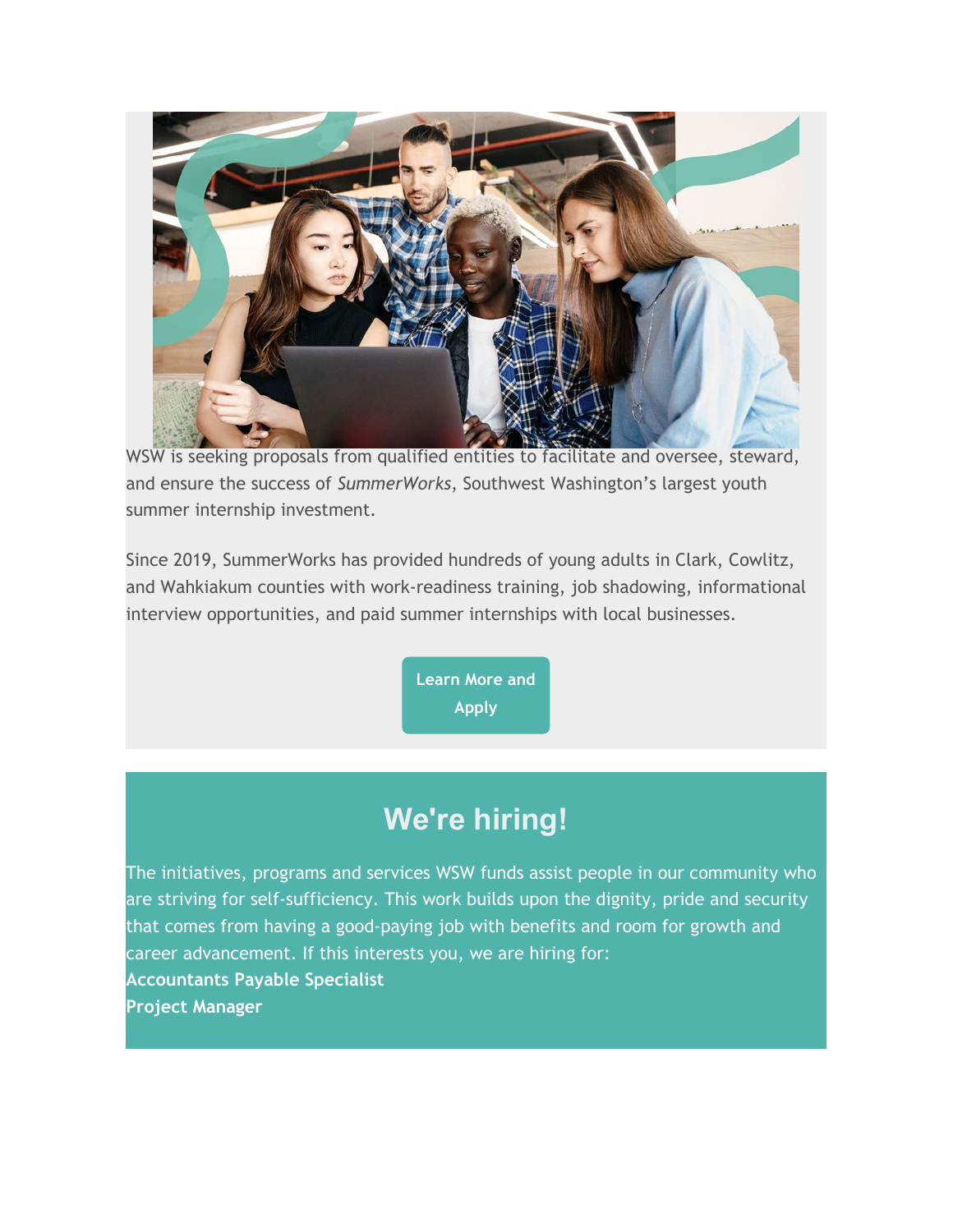